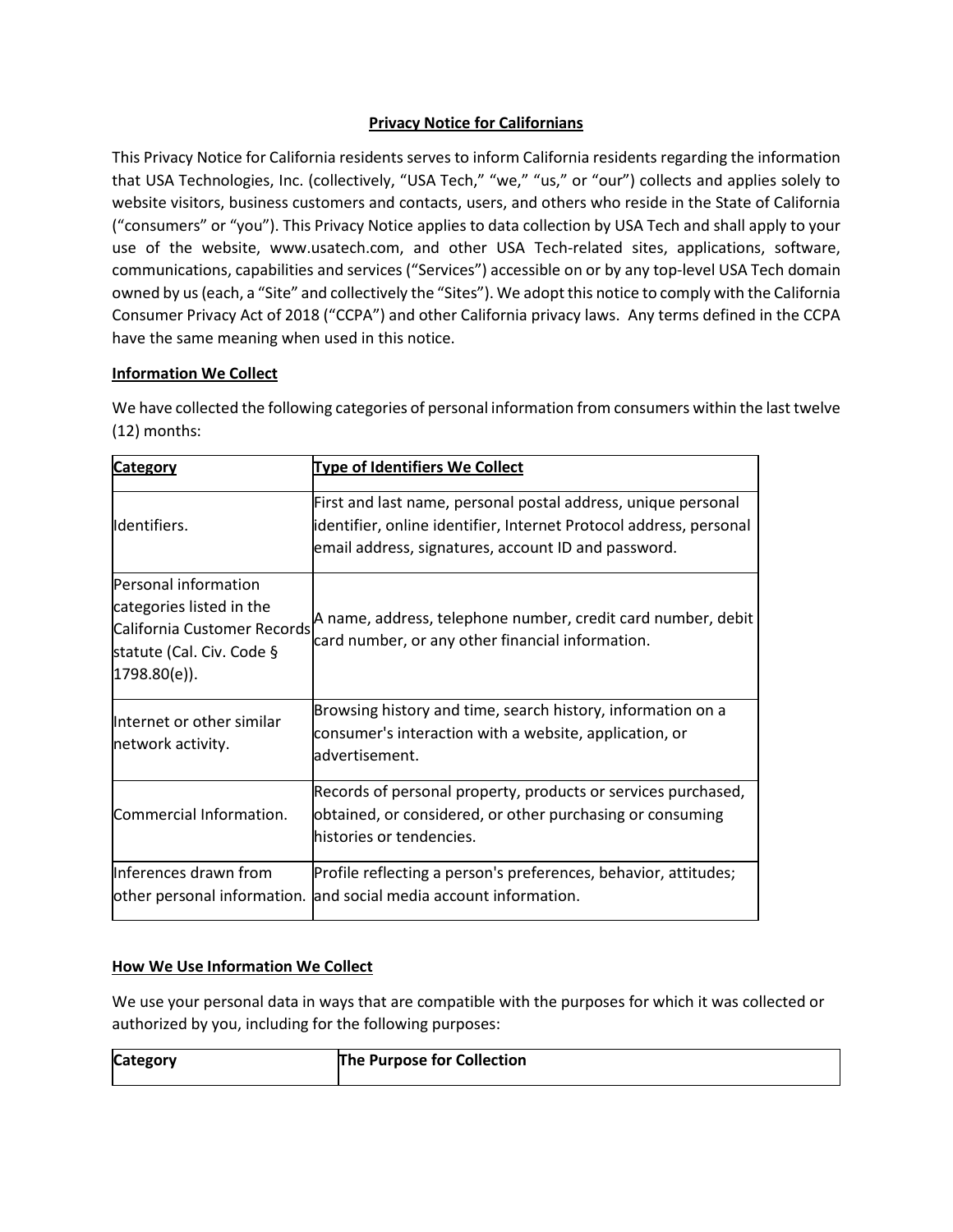| Identifiers.                                                                                                              | To personalize your experience<br>1.                                                                                                                |
|---------------------------------------------------------------------------------------------------------------------------|-----------------------------------------------------------------------------------------------------------------------------------------------------|
|                                                                                                                           | To improve our websites<br>2.                                                                                                                       |
|                                                                                                                           | 3.<br>To improve our customer service                                                                                                               |
|                                                                                                                           | To process transactions<br>4.                                                                                                                       |
|                                                                                                                           | To administer a contest, promotion, survey or other site<br>5.<br>feature                                                                           |
|                                                                                                                           | To send periodic emails<br>6.                                                                                                                       |
|                                                                                                                           | To comply with all applicable legal requirements<br>7.                                                                                              |
|                                                                                                                           | To enforce our Terms of Service and other agreements<br>8.                                                                                          |
|                                                                                                                           | To perform data analysis and testing<br>9.                                                                                                          |
|                                                                                                                           | 10. To investigate possible fraud or other violations of our Terms of<br>Service or this Privacy Policy and/or attempts to harm our<br><b>Users</b> |
|                                                                                                                           | 11. To resolve disputes                                                                                                                             |
|                                                                                                                           | 12. To otherwise fulfill the purpose for which the information was<br>provided                                                                      |
|                                                                                                                           | To personalize your experience<br>1.                                                                                                                |
|                                                                                                                           | To improve our websites<br>2.                                                                                                                       |
|                                                                                                                           | 3.<br>To improve our customer service                                                                                                               |
| Personal information categories<br>listed in the California Customer<br>Records statute (Cal. Civ. Code<br>§ 1798.80(e)). | To process transactions<br>4.                                                                                                                       |
|                                                                                                                           | To administer a contest, promotion, survey or other site<br>5.<br>feature                                                                           |
|                                                                                                                           | To send periodic emails<br>6.                                                                                                                       |
|                                                                                                                           | To comply with all applicable legal requirements<br>7.                                                                                              |
|                                                                                                                           | To enforce our Terms of Service and other agreements<br>8.                                                                                          |
|                                                                                                                           | To perform data analysis and testing<br>9.                                                                                                          |
|                                                                                                                           | 10. To investigate possible fraud or other violations of our Terms of<br>Service or this Privacy Policy and/or attempts to harm our users           |
|                                                                                                                           | 11. To resolve disputes                                                                                                                             |
|                                                                                                                           | 12. To otherwise fulfill the purpose for which the information was<br>provided                                                                      |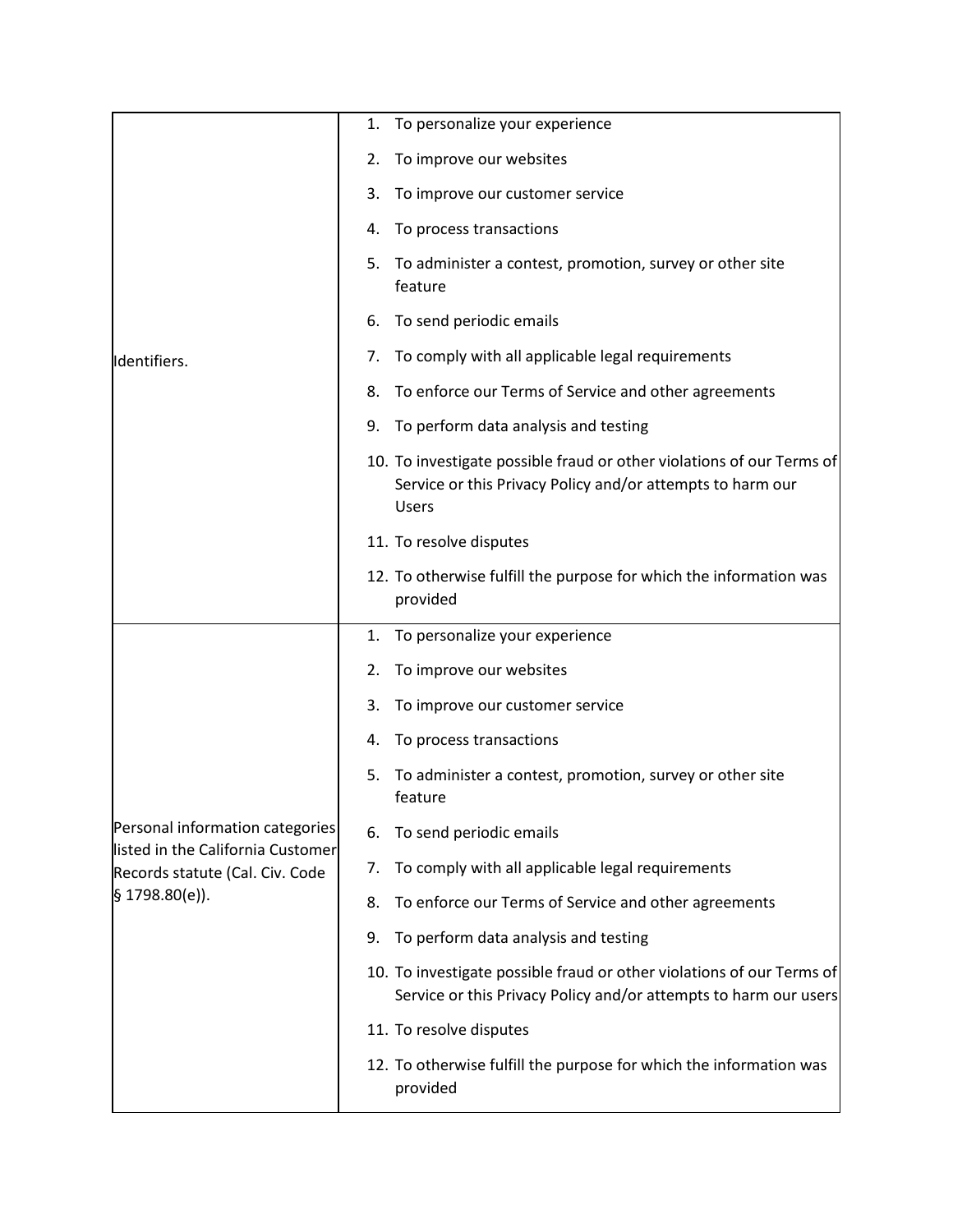| Internet or other similar<br>network activity.       | To authorize access to our Sites and Services.<br>1.                                                                                                       |
|------------------------------------------------------|------------------------------------------------------------------------------------------------------------------------------------------------------------|
|                                                      | To provide you with Services.<br>2.                                                                                                                        |
|                                                      | To offer and administer programs.<br>3.                                                                                                                    |
|                                                      | 4. To administer content, promotion, survey or other Site<br>features.                                                                                     |
|                                                      | To improve our customer service.<br>5.                                                                                                                     |
|                                                      | To respond to and support users regarding their use of the Sites<br>6.<br>and Services.                                                                    |
|                                                      | 1. To provide you with Services.                                                                                                                           |
|                                                      | 2. To offer and administer programs.                                                                                                                       |
|                                                      | To comply with all applicable legal requirements.<br>3.                                                                                                    |
| Commercial Information.                              | 4. To facilitate registration or access or otherwise onboard a<br>consumer as part of a new customer relationship.                                         |
|                                                      | 5. To respond to customer service inquiries initiated by the<br>consumer.                                                                                  |
|                                                      | To improve products and services.<br>6.                                                                                                                    |
| Inferences drawn from other<br>personal information. | To provide you with Services.<br>1.                                                                                                                        |
|                                                      | To offer and administer programs.<br>2.                                                                                                                    |
|                                                      | To administer content, promotion, survey or other Site<br>3.<br>features.                                                                                  |
|                                                      | 4. To communicate about, and administer your participation in,<br>special programs, online campaigns, online programs, and to<br>deliver pertinent emails. |
|                                                      | To improve our customer service.<br>5.                                                                                                                     |
|                                                      | To respond to and support users regarding their use of the Sites<br>6.<br>and Services.                                                                    |

For more information on our privacy practices, please review our Privacy Policy. If you have any specific questions regarding this Privacy Notice, you can contact us via email or by writing to us at the address below:

Send e-mail to:

[privacy@usatech.com](about:blank)